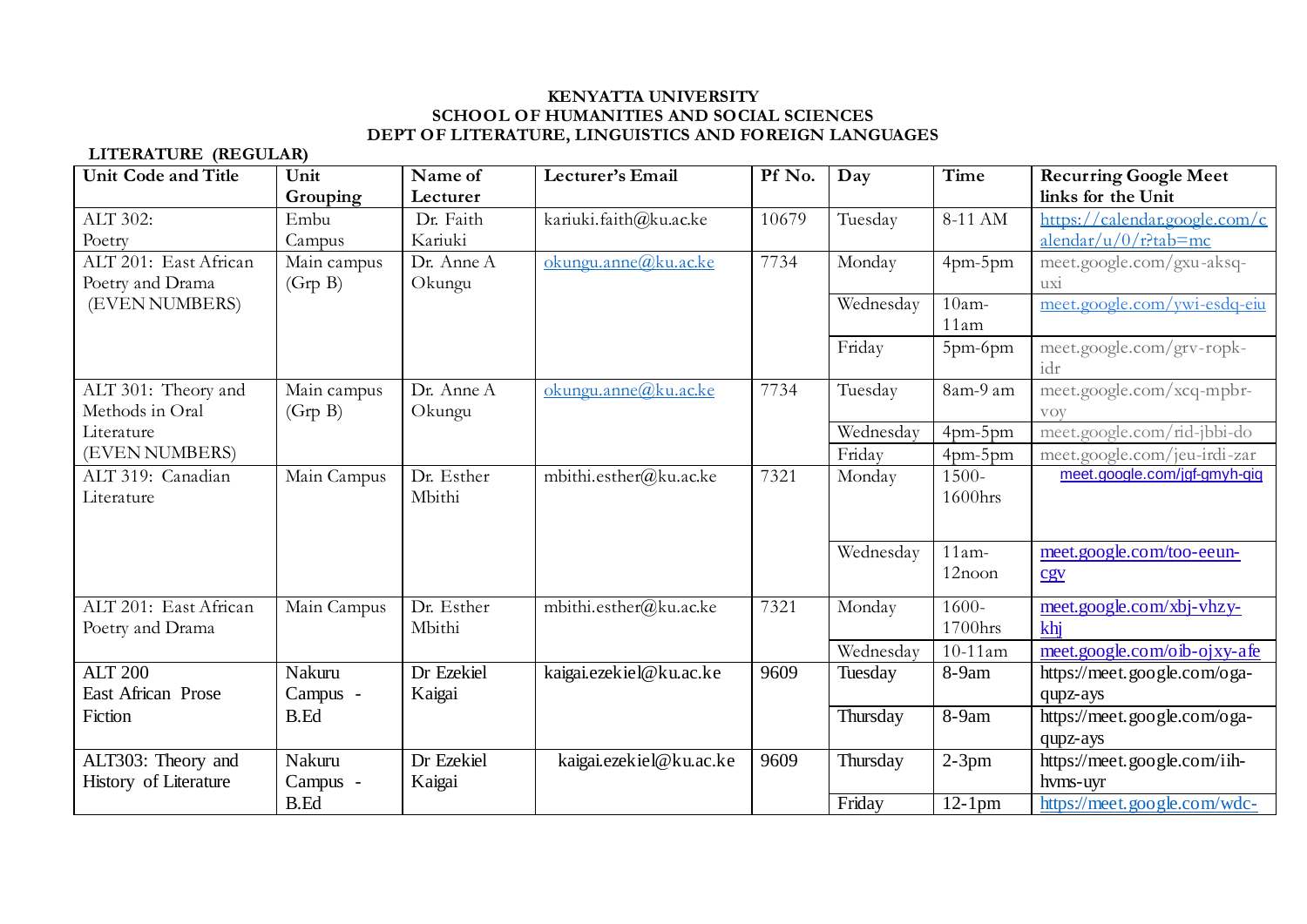|                      |                     |            |                          |       |              |            | cyes-yfa                                 |
|----------------------|---------------------|------------|--------------------------|-------|--------------|------------|------------------------------------------|
| ALT301: Theory $\&$  | Nakuru              | Dr. Murimi | gaita.murimi@ku.ac.ke    | 7764  | Mon          | $10-11$ am | https://meet.google.com/skh-             |
| Method in Oral       | Campus -            | Gaita      |                          |       |              |            | $dbqd-sck$                               |
| Literature           | <b>B.Ed</b>         |            | ,,                       |       | <b>Thurs</b> | $3-4$ pm   | https://meet.google.com/ayb-<br>bjsn-bsj |
| ALT302: Poetry       |                     |            | , ,                      |       | Mon          | $12-1$ pm  | https://meet.google.com/esy-             |
|                      |                     |            |                          |       |              |            | gtry-xvy                                 |
|                      |                     |            | , ,                      |       | <b>Thurs</b> | $10-11$ am | https://meet.google.com/djn-             |
|                      |                     |            |                          |       |              |            | nxtv-bcu                                 |
| ALT201: East African | <b>BED</b> - Nakuru | Florence   | nyarenchi.florence@ku.ac | 10675 | Mon          | $10-11$ am | https://meet.google.com/fbe-             |
| Poetry and Drama     | Campus              | Nyarenchi  | .ke                      |       |              |            | zycx-cay                                 |
|                      |                     |            |                          |       |              |            |                                          |
|                      |                     |            | , ,                      |       | Tue          | $10 - 11$  | https://meet.google.com/fbe-             |
|                      |                     |            |                          |       |              |            | zycx-cay                                 |
|                      |                     |            | , ,                      | ,,    | Wed          | $10 - 11$  | https://meet.google.com/fbe-             |
|                      |                     |            |                          |       |              |            | zycx-cay                                 |
| ALT 202: Survey of   | <b>BED Nakuru</b>   | Florence   | , ,                      | , ,   | Mon          | $9-10$ am  | https://meet.google.com/hxu-             |
| African Literature   | Campus              | Nyarenchi  |                          |       |              |            | kjvd-ibj                                 |
|                      |                     |            | ,,                       |       | Tue          | $9-10$ am  | https://meet.google.com/hxu-             |
|                      |                     |            |                          |       |              |            | $kivd-ibi$                               |
|                      |                     |            | , ,                      |       | Wed          | $9-10$ am  | https://meet.goo.gle.com/hxu-            |
|                      |                     |            |                          |       |              |            | $kjud-bi$                                |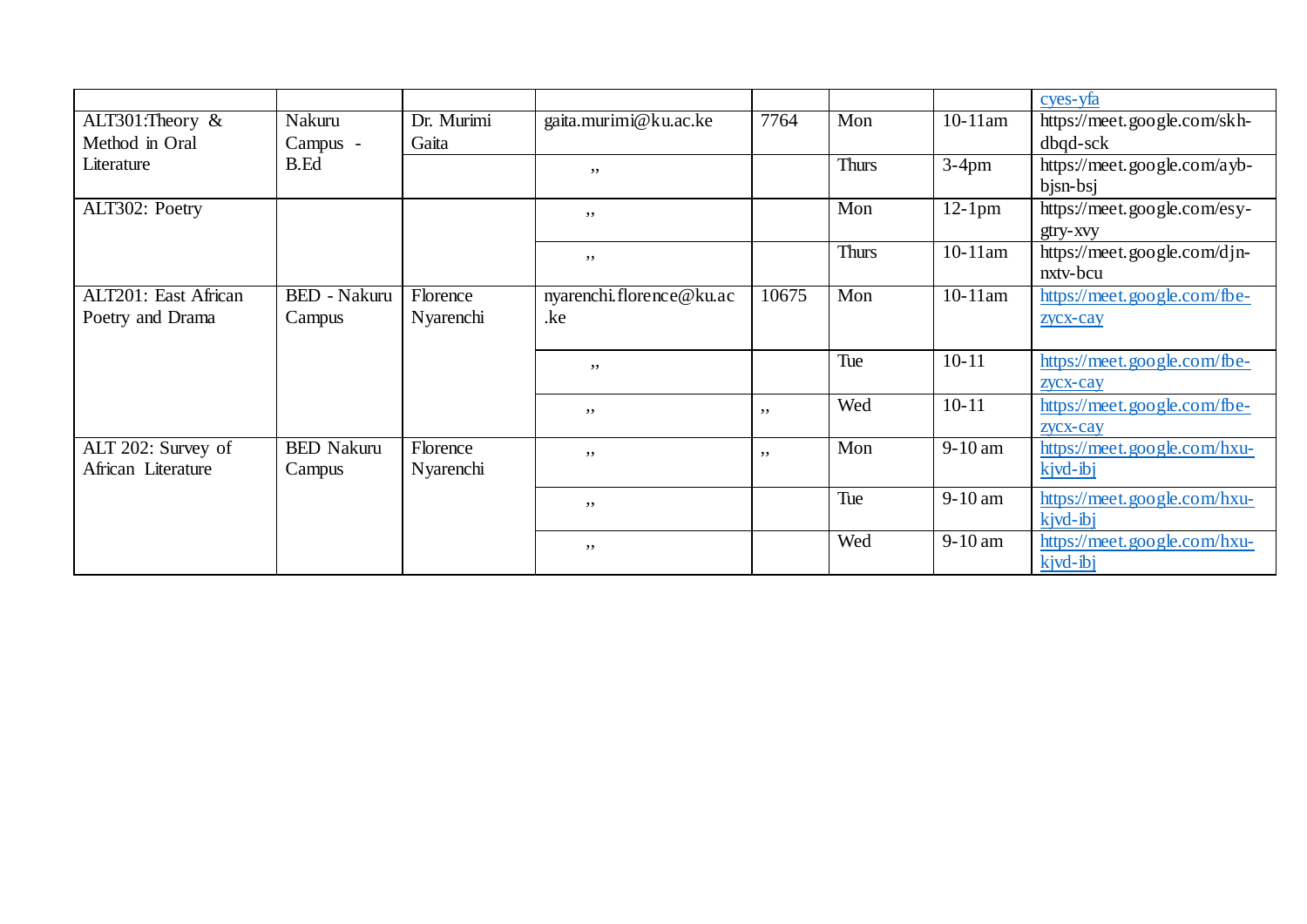# **ENGLISH SECTION (REGULAR)**

| Unit Code and Title                                              | <b>Unittt Grouping</b>        | Name of<br>Lecturer    | Lecturer's e-mail        | PF. No | Day     | Time            | Recurring Google Meet Link for<br>the Unit                                      |
|------------------------------------------------------------------|-------------------------------|------------------------|--------------------------|--------|---------|-----------------|---------------------------------------------------------------------------------|
| <b>AEN301</b><br>Discourse Analysis                              | $3RD$ YEARS<br><b>REGULAR</b> | Dr Nancy<br>Ikaria     | ikaria.nancy@ku.ac.ke    | 10329  | Wed     | $10-12$         | https://meet.google.com/wv<br>q-gupo-<br>wag?hs=122&authuser=0                  |
|                                                                  |                               |                        |                          |        | Wed     | $6 - 7$         | https://meet.google.com/pva<br>-opib-<br>$izc?hs=1228zauthuser=0$               |
| <b>AEN 303</b><br>$2^{ND}$ Language<br>Aquisition                | Year Regular                  | Dr Nancy<br>Ikaria     | ikaria.nancy@ku.ac.ke    | 10329  | Wed     | $7-9$           | https://meet.google.com/ncz<br>-sxte-<br>$qus?hs=122&authuser=0$                |
|                                                                  |                               |                        |                          |        | Wed     | $5-6$           | https://meet.google.com/gm<br>$n-11VV-$<br>myt?hs=122&authuser=0                |
| <b>AEN 401:</b>                                                  |                               | Peter Mburu            | mburu.kuria@ku.ac.ke     |        |         |                 | meet.google.com/kav-gigu-<br>wpg                                                |
| <b>AEN</b><br>803:Sociolinguistics                               |                               |                        |                          |        |         |                 | meet.google.com/pps-fyzi-<br>fzz                                                |
| <b>AEN 200:</b><br>Introduction to<br>Phonetics and<br>Phonology | REGULAR-<br>Embu              | Dr. Norah<br>Atambo    | atambo.norah@ku.ac.ke    | 9707   | Mon     | 11-12PM         | https://meet.google.com/xbm<br>-pqie-<br>$\text{ksj?hs}=122\&\text{authuser}=0$ |
|                                                                  |                               |                        |                          |        | Thur    | $4-5PM$         | https://meet.google.com/jyp-<br>$y$ tzy-<br>$zqr?$ hs=122&authuser=0            |
| <b>AEN 201:</b><br>Description of<br>Modern English              | Regular<br>Mombasa<br>campus  | Dr. Peter<br>Wakarindi | wakarindi.peter@ku.ac.ke | 9705   | Tuesday | $11am -$<br>2pm | meet.google.com/zbj-nuow-vuw                                                    |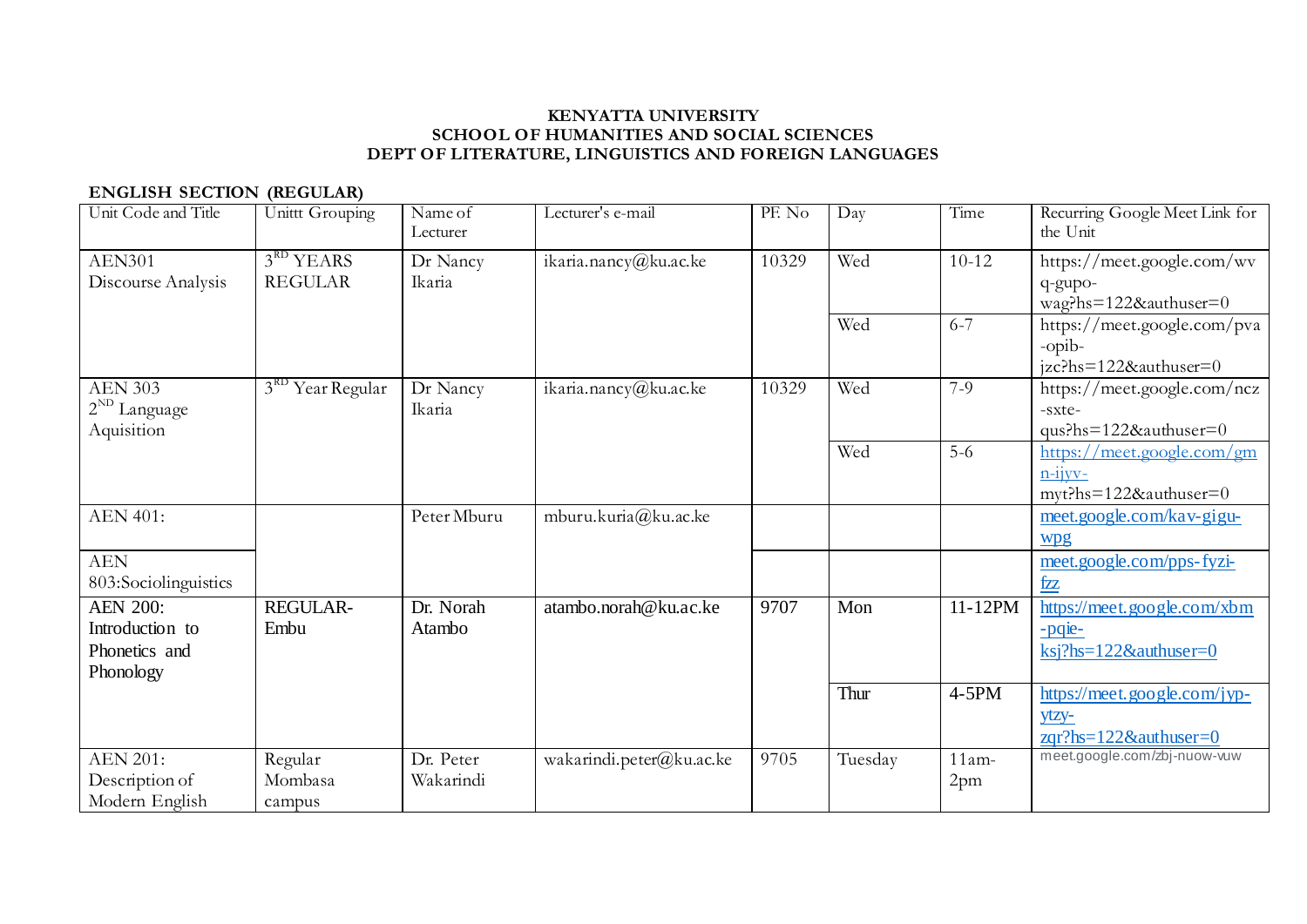| AEN 401: Varieties<br>of English                         | Regular<br>Mombasa<br>campus | Dr. Peter<br>Wakarindi        | wakarindi.peter@ku.ac.ke | 9705 | Tuesday      | 2pm-5pm                     | meet.google.com/pai-awij-fip                        |
|----------------------------------------------------------|------------------------------|-------------------------------|--------------------------|------|--------------|-----------------------------|-----------------------------------------------------|
| AEN 111:An<br>Introduction to the<br>Grammar of English  | Regular<br>Mombasa<br>campus | Dr. Peter<br>Wakarindi        | wakarindi.peter@ku.ac.ke | 9705 | Wednesday    | $11am -$<br>2 <sub>pm</sub> | meet.google.com/syz-tznv-<br>ngt                    |
| AEN 301 Discourse<br>Analysis                            | Regular Main<br>capmus       | Dr. Eunice<br>Nyamasyo        | nyamasyo.eunice@ku.ac.ke | 3145 | Monday       | $2-3pm$                     | https://meet.google.com/sja-<br>jihb-qxh            |
|                                                          |                              |                               |                          |      | Wednesday    | $1-2pm$                     | https://meet.google.com/fjq-<br>rgzd-anx?authuser=0 |
| <b>AEN 201:</b><br>Description of<br>Modern English      | <b>BEd</b>                   | Dr. Loise<br>Wamaitha<br>Mwai | mwai.loise@ku.ac.ke      | 9706 | Mon          | $12-1$ pm                   | meet.google.com/dtu-<br>vuca-zdq                    |
|                                                          |                              |                               | mwai.loise@ku.ac.ke      |      | <b>Thurs</b> | $12-1$ pm                   | meet.google.com/dtu-vuca-<br>zdq                    |
| <b>AEN 203:</b><br>Morphology<br>Syntax and<br>semantics | , 2                          | Dr. Loise<br>Wamaitha<br>Mwai | mwai.loise@ku.ac.ke      |      | Mon          | $3-4$ pm                    | meet.google.com/wae-egmh-<br>nuj                    |
|                                                          |                              |                               | mwai.loise@ku.ac.ke      |      | Wed          | $3-4$ pm                    | meet.google.com/wae-egmh-<br>nuj                    |
| <b>AEN 302:</b><br><b>ENGLISH</b><br><b>GRAMMAR</b>      | , 2                          | Dr. Loise<br>Wamaitha<br>Mwai | mwai.loise@ku.ac.ke      |      | Tues         | $4-5$ pm                    | meet.google.com/wmy-sjeu-<br>$d$ <i>zc</i>          |
| <b>&amp;USAGE</b>                                        |                              |                               |                          |      | Fri          | 10-11am                     | meet.google.com/myd-ttcf-<br>yda                    |
| AEN 303: SECOND<br><b>LANGUAGE</b><br><b>AQUISTION</b>   |                              | Dr. Loise<br>Wamaitha<br>Mwai | mwai.loise@ku.ac.ke      |      | Mon<br>Wed   | $2-3pm$                     | meet.google.com/zdj-xpdh-<br>hew                    |
|                                                          |                              |                               |                          |      |              | $2-3pm$                     | meet.google.com/zdj-xpdh-<br>hew                    |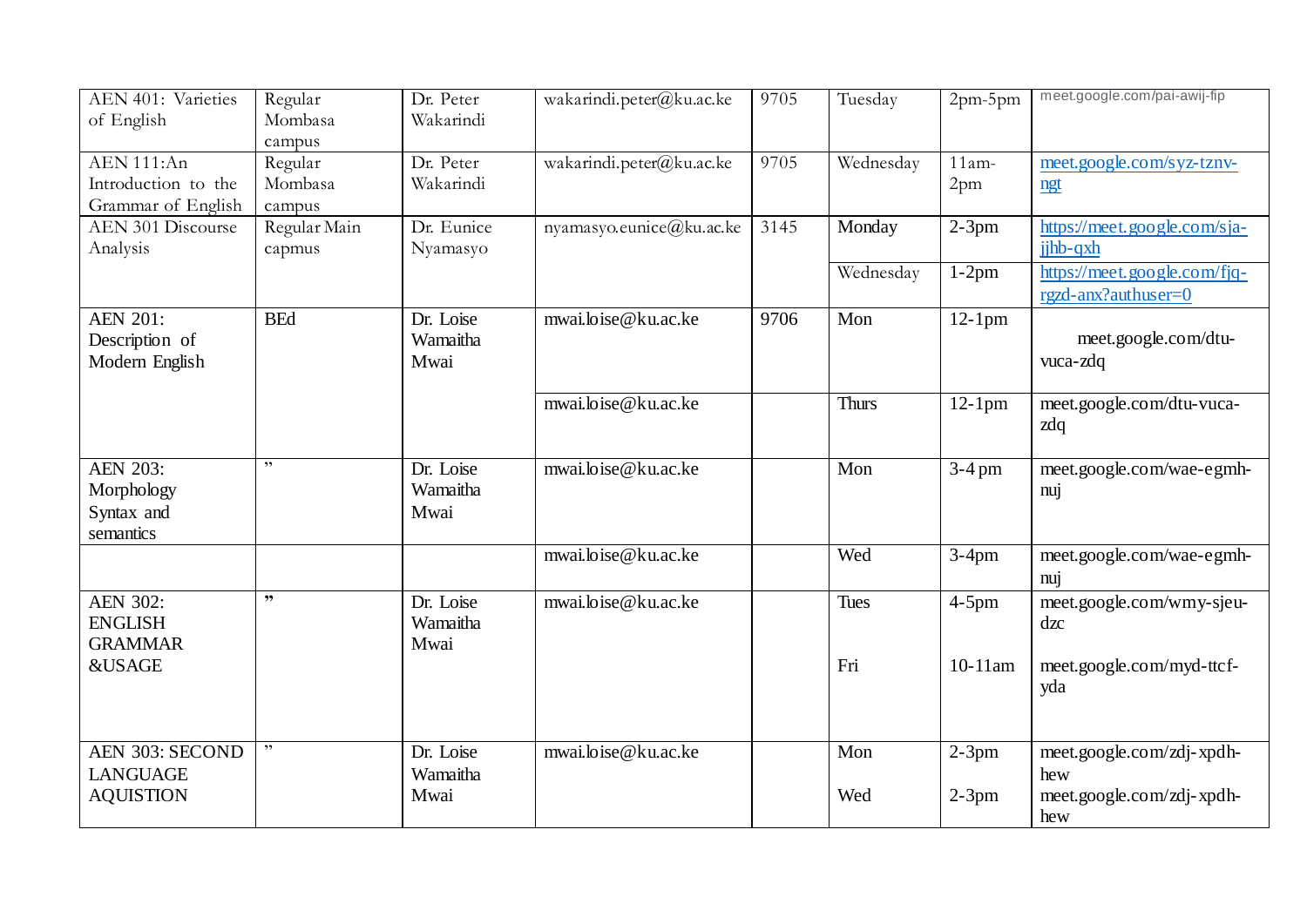## **ENGLISH SECTION (CEP JAN – APR 2021)**

| Unit Code and Title                                     | Unit Grouping         | Name of<br>Lecturer    | Lecturer's e-mail        | PF.<br>N <sub>o</sub> | Day       | Time                   | Recurring Google Meet Link for<br>the Unit                              |
|---------------------------------------------------------|-----------------------|------------------------|--------------------------|-----------------------|-----------|------------------------|-------------------------------------------------------------------------|
| ALT 802: Linguistic<br><b>Fiedl Method</b>              | CEP-MA main<br>Campus | Dr. Gatitu<br>Kiguru   | gatitu.kiguru@ku.ac.ke   | 9702                  | Thursday  | $5:30 - 8:30$          | https://meet.google.com/t<br>ek-uzab-zsi                                |
| <b>AEN 301:</b><br>Discourse Analysis                   | CEP-Main<br>Campus    | Dr. Norah<br>Atambo    | atambo.norah@ku.ac.ke    | 9707                  | Tue       | 6:30-7:30<br><b>PM</b> | https://meet.google.com/mgh<br>$-fioz$<br>$wgu?hs=122&\alpha uthuser=0$ |
| AEN 815:Discourse<br>Analysis                           | CEP-Main<br>Campus    | Dr. Norah<br>Atambo    | atambo.norah@ku.ac.ke    | 9707                  | Mon       | 6:30-7:30<br><b>PM</b> | https://meet.google.com/qkf-<br>btjs-sad?hs= $122$ &authuser=0          |
| AEN 102: The use<br>of English for<br>Academic Purposes | CEP main<br>Campus    | Dr. Khadi<br>Gimode    | Gimode.jescah@ku.acke    | 7281                  | Friday    | 5.30-8.30pm            | https://meet.google.com/tua-<br>WZpX-<br>$qnr?$ hs=122&authuser=0       |
| <b>AEN 820:</b><br>Morphology                           | CEP main<br>Campus    | Dr. Khadi<br>Gimode    | Gimode.jescah@ku.acke    | 7281                  | Wednesday | 5.30-8.30pm            | https://meet.google.com/caf-<br>$desi-dqi?hs=122&\alphauthuser=0$       |
| <b>AEN 801:</b><br>Structure of Modern<br>English       | CEP Mombasa<br>campus | Dr. Peter<br>Wakarindi | wakarindi.peter@ku.ac.ke | 9705                  | Thursday  | 5.30-8.30pm            | meet.google.com/epn-nzxr-ayc                                            |
| AEN 821: Syntax                                         | CEP Mombasa<br>campus | Dr. Peter<br>Wakarindi | wakarindi.peter@ku.ac.ke | 9705                  | Saturday  | $11am-2pm$             | meet.google.com/itc-sdkt-cws                                            |